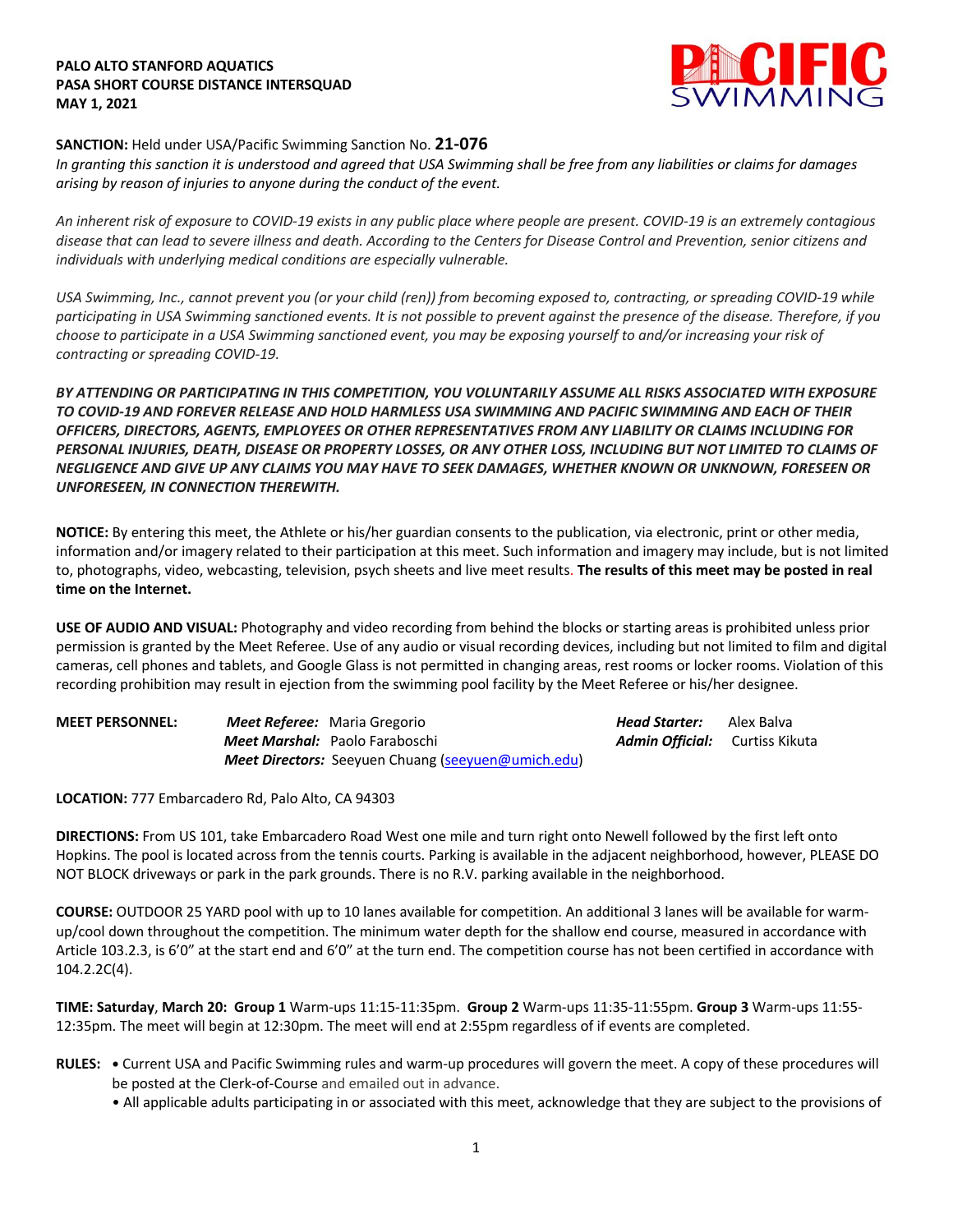the USA Swimming Minor Athlete Abuse Prevention Policy ("MAAPP"), and that they understand that compliance with the MAAPP policy is a condition of participation in the conduct of this competition.

- All events are timed finals.
- All events will swim slow to fast.
- Athletes may compete in a total **2** events and 1 relay AS TIME PERMITS.

• Entries will be accepted until the number of splashes exceeds the estimated timeline, per the "Four-Hour Rule," based on the Athletes age and gender, or when the number of entered athletes meets capacity per local/facility restrictions.

**•** If local conditions warrant it the Meet Referee, with the concurrence of the Meet Director, may require a mandatory scratch down. Immediate cash refunds will be made for any mandatory scratches.

• The local facilities guidelines, restrictions and interpretation of the local public health guidelines shall be followed at this meet.

# • **All Coaches and Officials must wear their USA Swimming membership cards in a visible manner.**

**ATTENTION HIGH SCHOOL ATHLETES:** If you are a high school athlete in season, you need to be Unattached from this meet. It is the athlete's responsibility to be Unattached from this meet. You can un-attach at the meet if necessary. This does not apply to athletes swimming under the rules of the Nevada Interscholastic Activities Association (NIAA).

**UNACCOMPANIED ATHLETES:** Any USA Swimming Athlete-Member competing at the meet must be accompanied by a USA Swimming Member-Coach for the purposes of Athlete supervision during warm-up, competition and warm-down. If a Coach-Member of the Athlete's USA Swimming Club does not attend the meet to serve in said supervisory capacity, it is the responsibility of the Athlete or the Athlete's legal guardian to arrange for supervision by a USA Swimming Member-Coach. The Meet Director or Meet Referee may assist the Athlete in making arrangements for such supervision; however, it is recommended that such arrangements be made in advance of the meet by the Athlete's USA Swimming Club Member-Coach.

**RACING STARTS:** Athletes must be certified by a USA Swimming member-coach as being proficient in performing a racing start or must start the race in the water. It is the responsibility of the Athlete or the Athlete's legal guardian to ensure compliance with this requirement.

**RESTRICTIONS:** • Smoking and the use of other tobacco products is prohibited on the pool deck, in the locker rooms, in spectator

seating, on standing areas and in all areas used by Athletes, during the meet and during warm-up periods.

- Sale and use of alcoholic beverages is prohibited in all areas of the meet venue.
- No glass containers are allowed in the meet venue.
- No propane heater is permitted except for snack bar/meet operations.
- All shelters must be properly secured.
- Deck Changes are prohibited.

• Destructive devices, to include but not limited to, explosive devices and equipment, firearms (open or concealed), blades, knives, mace, stun guns and blunt objects are strictly prohibited in the swimming facility and its surrounding areas. If observed, the Meet Referee or his/her designee may ask that these devices be stored safely away from the public or removed from the facility. Noncompliance may result in the reporting to law enforcement authorities and ejection from the facility. Law enforcement officers (LEO) are exempt per applicable laws.

• Operation of a drone, or any other flying apparatus, is prohibited over the venue (pools, Athlete/Coach areas, Spectator areas and open ceiling locker rooms) any time Athletes, Coaches, Officials and/or Spectators are present.

• No parents or spectators are permitted on campus outside of drop off and pick-up times. No congregating at the gates or use of facilities including restrooms is permitted to those not entered in the session or actively working. All Santa Clara County directives will be followed throughout the event. Any parents or spectators who cannot follow the guidelines may cause removal of their athlete from the meet and be asked to leave the facility.

• All persons entering the facility will be required to go through the Covid19 checkpoint process. Any patrons with a cough, fever, shortness of breath or exposure to anyone with Covid19 will not be permitted into the facility. Staff and Meet personnel may be required to complete further protocols including a temperature check if required by the Santa Clara County Health Officer.

**ELIGIBILITY:** • Athletes must be current members of USA Swimming and enter their name and registration number on the meet entry form as they are shown on their Registration Card. If this is not done, it may be difficult to match the Athlete with the registration and times database. The meet host will check all Athlete registrations against the SWIMS database and if not found to be registered, the Meet Director shall accept the registration at the meet (a \$10 surcharge will be added to the regular registration fee). Duplicate registrations will be refunded by mail.